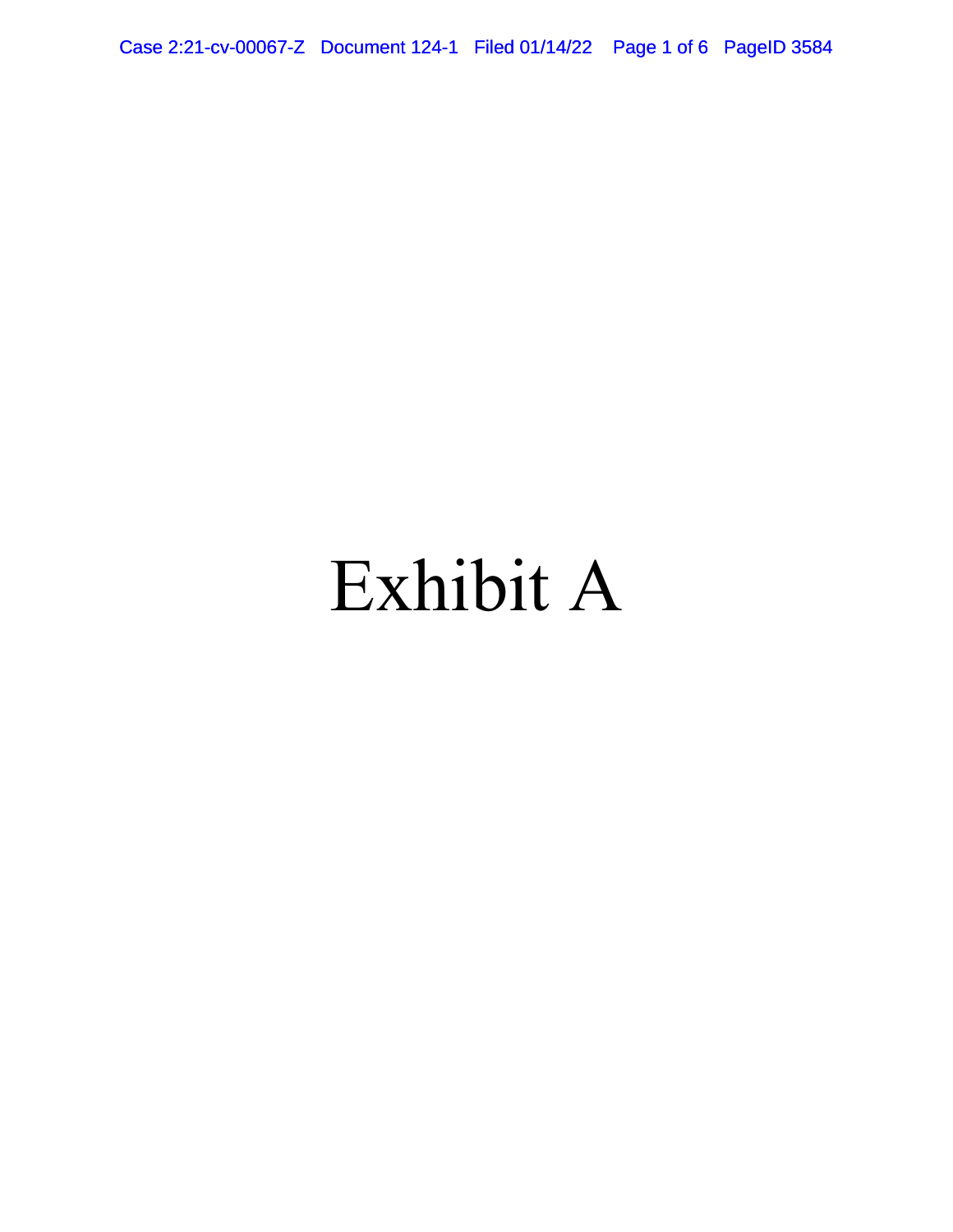#### *Texas v. Biden* **Monthly Report Reporting Period: December 1, 2021 –December 31, 2021**  Case 2:21-cv-00067-Z Document 124-1 Filed 01/14/22 Page 2 of 6 PageID 3585

## **(1) The total monthly number of encounters1 at the southwest border (SWB);**

Encounter data includes U.S. Border Patrol (USBP) Title 8 Apprehensions<sup>2</sup> between the ports of entry along the SWB, Office of Field Operations (OFO) Title 8 Inadmissibles<sup>3</sup> at land ports of entry along the SWB, and Title 42 Expulsions<sup>4</sup> at and between the ports of entry along the SWB.

| December 2021 as of January 3, 2022 | <b>All Citizenships</b> |          | <b>Haitian Nationals</b> |                |
|-------------------------------------|-------------------------|----------|--------------------------|----------------|
|                                     | Title 8                 | Title 42 | Title 8                  | Title 42       |
| <b>Office of Field Operations</b>   | 6,348                   | 2,306    | 35                       |                |
| El Paso Field Office                | 525                     | 190      | 7                        |                |
| Laredo Field Office                 | 1,213                   | 1,140    | 22                       |                |
| San Diego Field Office              | 4,276                   | 746      | 6                        |                |
| Tucson Field Office                 | 334                     | 230      |                          |                |
| <b>U.S. Border Patrol</b>           | 93,903                  | 76,283   | 5,141                    | 1,898          |
| Big Bend Sector                     | 758                     | 2,659    | 14                       | 42             |
| Del Rio Sector                      | 22,756                  | 10,449   | 637                      | 822            |
| El Centro Sector                    | 1,460                   | 2,675    | 19                       | 8              |
| El Paso Sector                      | 8,072                   | 11,399   | 1,886                    | 793            |
| Laredo Sector                       | 621                     | 6,683    |                          |                |
| Rio Grande Valley Sector            | 24,447                  | 19,397   | 9                        | $\overline{7}$ |
| San Diego Sector                    | 4,719                   | 8,863    | 67                       | 16             |
| <b>Tucson Sector</b>                | 2,673                   | 13,086   |                          |                |
| Yuma Sector                         | 28,397                  | 1,072    | 2,509                    | 210            |
| <b>Total Encounters</b>             | 100,251                 | 78,589   | 5,176                    | 1,899          |

 $1$  The sum of Title 8 apprehensions/inadmissible aliens and expulsions.

<sup>&</sup>lt;sup>2</sup> Apprehension refers to the physical control or temporary detainment of a person who is not lawfully in the U.S. which may or may not result in an arrest.

<sup>3</sup> Inadmissible refers to individuals encountered at ports of entry who are seeking lawful admission into the United States but are determined to be inadmissible, individuals presenting themselves to seek humanitarian protection under our laws, and individuals who withdraw an application for admission and return to their countries of origin within a short timeframe.<br><sup>4</sup> Expulsions refers to individuals encountered by USBP and OFO and expelled to the country of last transit or home c

of public health under Title 42 U.S.C. 265.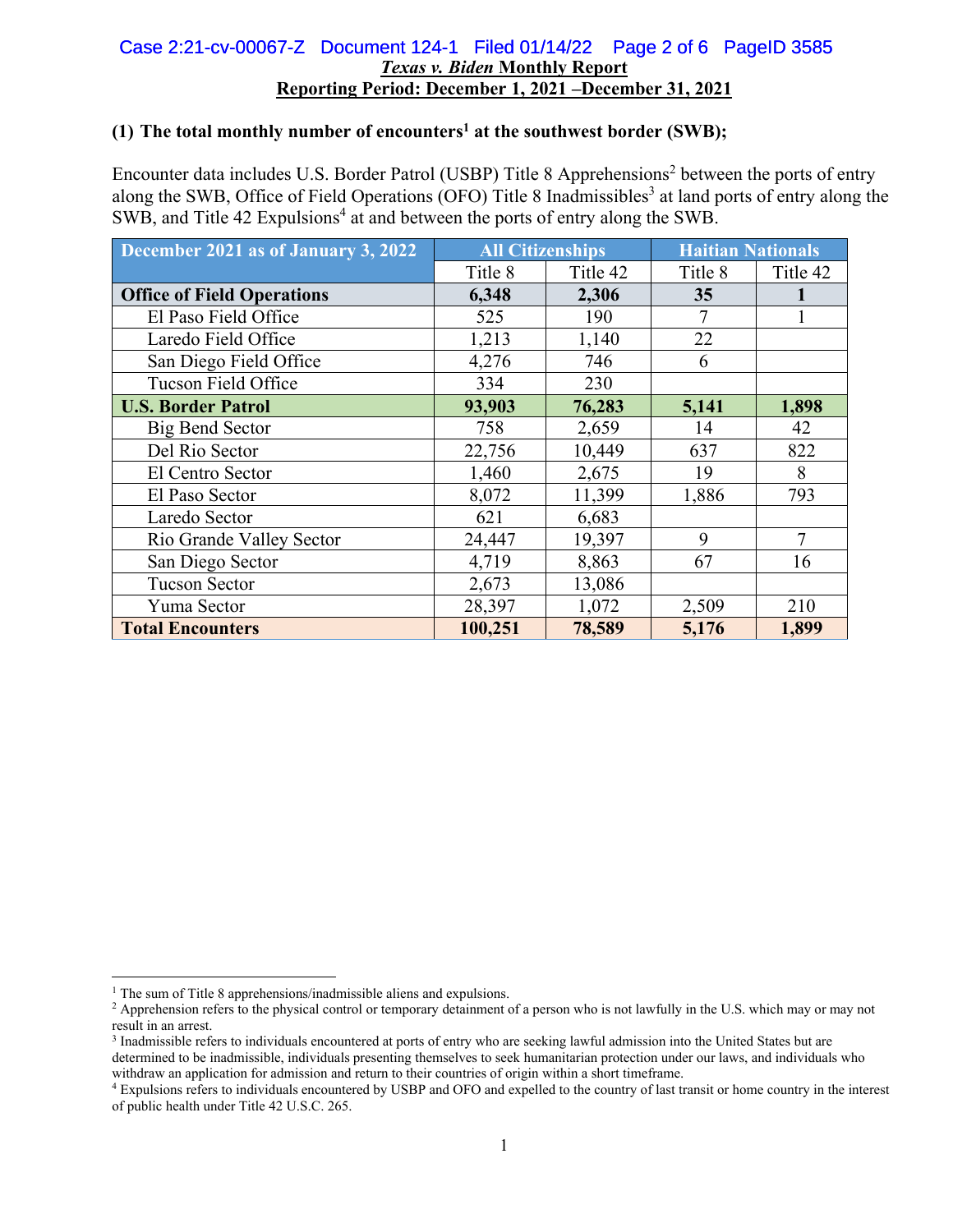#### Case 2:21-cv-00067-Z Document 124-1 Filed 01/14/22 Page 3 of 6 PageID 3586

## **(2) The total monthly number of aliens expelled under Title 42, Section 1225, or under any other statute;**

| December 2021 as of January 3, 2022 | <b>All Citizenships</b> | <b>Haitian Nationals</b> |
|-------------------------------------|-------------------------|--------------------------|
|                                     | Title 42                | Title 42                 |
| <b>Office of Field Operations</b>   | 2,306                   |                          |
| El Paso Field Office                | 190                     |                          |
| Laredo Field Office                 | 1,140                   |                          |
| San Diego Field Office              | 746                     |                          |
| Tucson Field Office                 | 230                     |                          |
| <b>U.S. Border Patrol</b>           | 76,283                  | 1,898                    |
| <b>Big Bend Sector</b>              | 2,659                   | 42                       |
| Del Rio Sector                      | 10,449                  | 822                      |
| El Centro Sector                    | 2,675                   | 8                        |
| El Paso Sector                      | 11,399                  | 793                      |
| Laredo Sector                       | 6,683                   |                          |
| Rio Grande Valley Sector            | 19,397                  | $\overline{7}$           |
| San Diego Sector                    | 8,863                   | 16                       |
| <b>Tucson Sector</b>                | 13,086                  |                          |
| Yuma Sector                         | 1,072                   | 210                      |
| <b>Total Encounters</b>             | 78,589                  | 1,899                    |

*Title 42 expulsions at and between the ports of entry along the SWB5* 

*Southwest Land Border Removals/Returns under Title 8, based on encounter date6*

| All Citizenships | Haitian Nationals |
|------------------|-------------------|
| 5,266            | 12                |
| 49               |                   |
| 2,013            |                   |
| 1,593            | 6                 |
| 1,448            | 6                 |
| 191              |                   |
| 1,615            |                   |
|                  |                   |
| 76               |                   |
| 296              |                   |
| 6                |                   |
| 1,236            |                   |
|                  |                   |

<sup>5</sup> Same as Title 42 expulsion data provided in response to 1 above.

 $6$  Indicates that the noncitizen was encountered during the reporting period (December 1, 2021 – December 31, 2021).

<sup>7</sup> When a noncitizen encountered or apprehended by CBP has been previously ordered removed by an immigration judge and the order was never executed (i.e., in absentia). The removal order may be immediately executed by CBP or CBP may turn the noncitizen over to ICE for removal.

<sup>&</sup>lt;sup>8</sup> Constitutes a request by a non-citizen to be permitted to return to their country of citizenship on a voluntary basis, in lieu of being formally removed or placed into removal proceedings.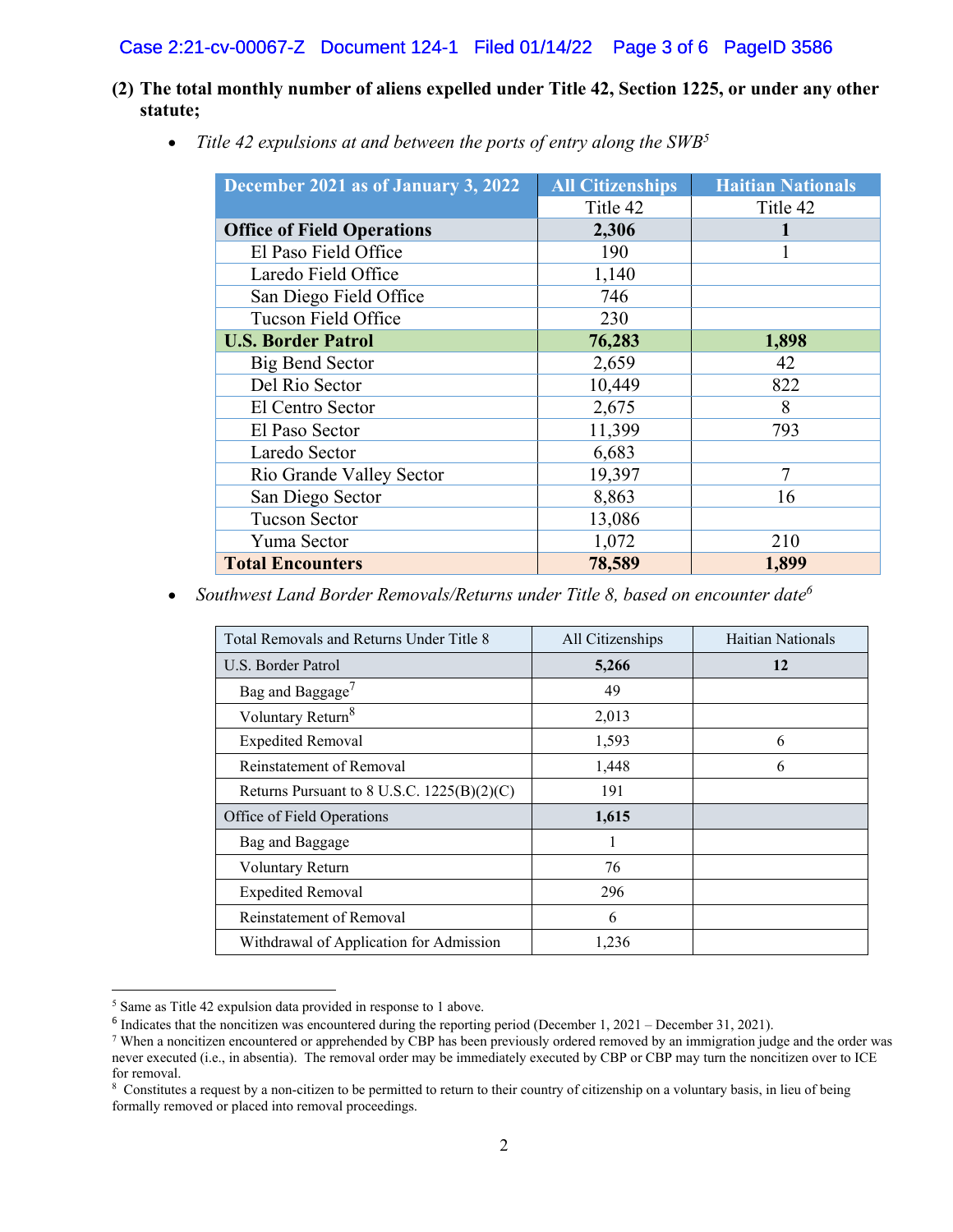| Returns Pursuant to 8 U.S.C. $1225(B)(2)(C)$ |       |  |
|----------------------------------------------|-------|--|
| $\tau_{\text{otal}}$                         | 6,881 |  |

#### **(3) Defendants' total detention capacity as well as current usage rates;**

*OFO Holding Capacity – Southwest Border in Custody9*

| December 2021            | December 2021               |
|--------------------------|-----------------------------|
| Daily Average In Custody | Daily Average In Custody    |
| All Citizenships         | Haitian Nationals           |
| 306 $(32.8\%)^{10}$      | $2 \left( \leq 1\% \right)$ |

*USBP Average Daily Subjects In Custody by Southwest Border Sector11*

| <b>SECTOR</b>     | December 2021<br>Daily Average In Custody<br>All Citizenships | December 2021<br>Daily Average In Custody<br><b>Haitian Nationals</b> |
|-------------------|---------------------------------------------------------------|-----------------------------------------------------------------------|
| <b>Big Bend</b>   | 44                                                            | 3                                                                     |
| <b>Del Rio</b>    | 1,836                                                         | 126                                                                   |
| <b>El Centro</b>  | 418                                                           | 5                                                                     |
| <b>El Paso</b>    | 1,931                                                         | 367                                                                   |
| Laredo            | 936                                                           | 258                                                                   |
| <b>Rio Grande</b> | 4,071                                                         | 5                                                                     |
| <b>San Diego</b>  | 1,191                                                         | 9                                                                     |
| <b>Tucson</b>     | 539                                                           | 8                                                                     |
| Yuma              | 2,419                                                         | 344                                                                   |
| <b>Total</b>      | 13,385                                                        | 1,125                                                                 |

<sup>&</sup>lt;sup>9</sup> Represents an estimate of each cell's coded occupancy limit, as outlined in technical design standards when constructed, multiplied by the total number of cells for all ports of entry within each field office. This number does not account for the unique circumstances that may limit the occupancy of a given cell (e.g., high risk, nursing/pregnant, transgender, unaccompanied minor, etc.) nor does it reflect operational limitations that affect a port's capacity to detain. CBP's capacity to detain individuals in its short-term facilities depends on many factors, including: demographics of the individual in custody; medical or other needs of individuals in custody; ability of ICE ERO (or, if an unaccompanied child, the U.S. Department of Health and Human Services) to transfer individuals out of CBP custody; and OFO's available resources to safely process and hold individuals.<br><sup>10</sup> Represents the average number of travelers in custody on a daily basis averaged over the 30-day period, at all Southwest Border Field

Office locations. Travelers include inadmissible individuals, lawful permanent residents, asylees, refugees, and United States Citizens who are being detained to verify wants, warrants, criminal, administrative or other judicial process.

<sup>&</sup>lt;sup>11</sup> U.S. Border Patrol facilities, such as stations and central processing centers, provide short-term holding capacity for the processing and transfer of individuals encountered by agents. Maximum facility capacity along the southwest border is approximately 5,000, which assumes a homogenous population and full operating status at all facilities. Actual capacity fluctuates constantly based on characteristics of in-custody population, to include demographics, gender, criminality, etc. The average percentage of subjects in custody on a daily basis for all citizenships is 270%, which is averaged over the 30-day period and includes all Southwest Border Sector locations.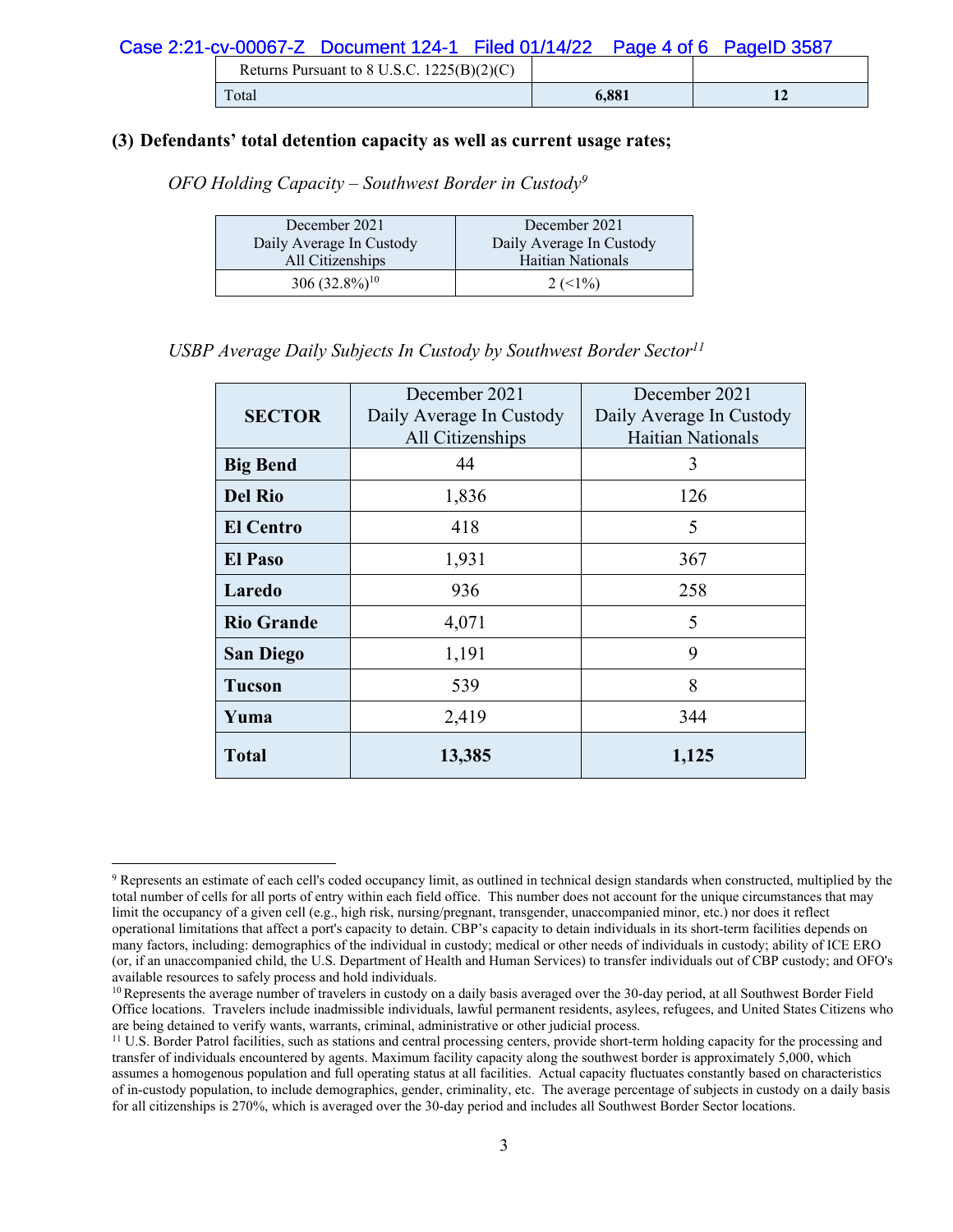### **(4) The total monthly number of "applicants for admission"12 under Section 1225;** Case 2:21-cv-00067-Z Document 124-1 Filed 01/14/22 Page 5 of 6 PageID 3588

| December 2021 as of January 3, 2022 | <b>All Citizenships</b> | <b>Haitian Nationals</b> |
|-------------------------------------|-------------------------|--------------------------|
|                                     | Title 8                 | Title 8                  |
| <b>Office of Field Operations</b>   | 6,348                   | 35                       |
| El Paso Field Office                | 525                     |                          |
| Laredo Field Office                 | 1,213                   | 22                       |
| San Diego Field Office              | 4,276                   | 6                        |
| Tucson Field Office                 | 334                     |                          |
| <b>U.S. Border Patrol</b>           | 93,903                  | 5,141                    |
| <b>Big Bend Sector</b>              | 758                     | 14                       |
| Del Rio Sector                      | 22,756                  | 637                      |
| El Centro Sector                    | 1,460                   | 19                       |
| El Paso Sector                      | 8,072                   | 1,886                    |
| Laredo Sector                       | 621                     |                          |
| Rio Grande Valley Sector            | 24,447                  | 9                        |
| San Diego Sector                    | 4,719                   | 67                       |
| <b>Tucson Sector</b>                | 2,673                   |                          |
| Yuma Sector                         | 28,397                  | 2,509                    |
| <b>Total Encounters</b>             | 100,251                 | 5,176                    |

# **(5) The total monthly number of "applicants for admission" under Section 1225 paroled into the United States; and**

|                                                                                                | December 2021    | December 2021     |
|------------------------------------------------------------------------------------------------|------------------|-------------------|
| <b>Southwest Border Paroles</b>                                                                | Paroles          | Paroles           |
|                                                                                                | All Citizenships | Haitian Nationals |
| U.S. Border Patrol Total                                                                       | 18,270           | 421               |
| Parole Disposition                                                                             | 18,270           | 421               |
| Office of Field Operations Total                                                               | 4,520            | 34                |
| NTA and Paroled into the U.S. on a case-by-<br>case basis pursuant to 8 U.S.C. $\S$ 1182(d)(5) | 3,816            | 34                |
| Parole Disposition                                                                             | 704              |                   |
| Total                                                                                          | 22,790           | 455               |

<sup>&</sup>lt;sup>12</sup> An applicant for admission is defined as "[a]n alien present in the United States who has not been admitted or who arrives in the United States (whether or not at a designated port of arrival and including an alien who is brought to the United States after having been interdicted in international or United States waters)." 8 U.S.C. § 1225(a)(1). Thus, an applicant for admission may include noncitizens that have never been encountered by CBP. At this time, CBP does not have a mechanism to track all applicants for admission in the United States that are not encountered by CBP. CBP has included the same data as the Title 8 encounter data provided in response to 1 above.